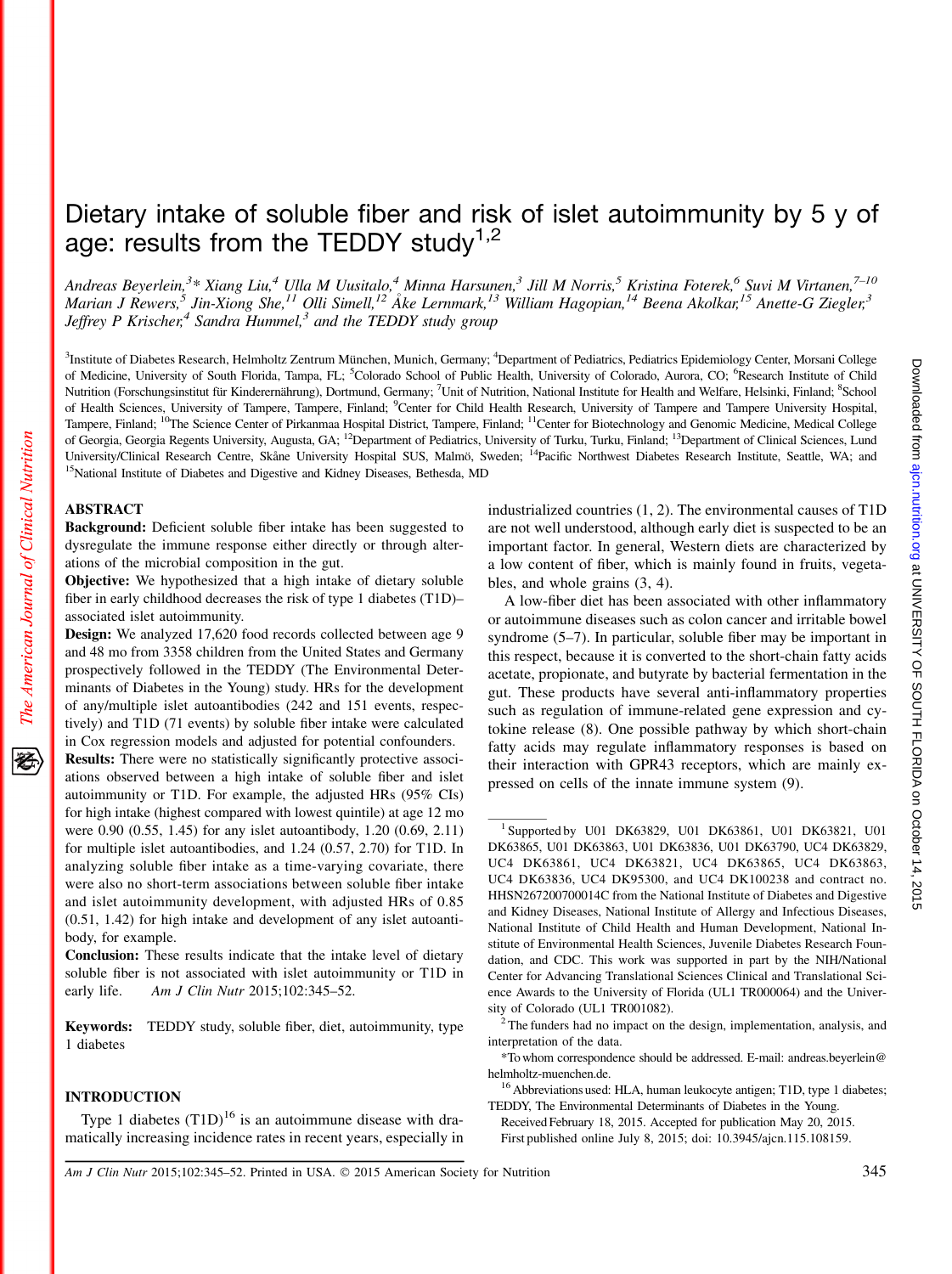Besides a direct effect on immune regulation, soluble fiber intake may also modulate the immune response through alterations of the microbial composition in the gut (10). There is growing evidence that dietary fiber intake directly affects the gut microbiome (11, 12), which may, in turn, interact with the immune system (13). It has been suggested that a low fiber intake may lead to a status of dysbiosis in the gut, increasing an individual's susceptibility to inflammation (9). Case-control studies suggest that the microbiome in children with islet autoimmunity or T1D differs from healthy subjects with respect to diversity, interactions between species, or, interestingly, the abundance of butyrate-producing species (14–16). Supported by promising findings from animal models, manipulation of the gut microbiota by dietary intake has already been discussed as a potential prevention strategy against T1D (17).

We hypothesized that a high intake of dietary soluble fiber in early childhood decreases the risk of developing T1D-associated islet autoimmunity. If so, this would be an important finding both for understanding T1D pathogenesis and for potential prevention strategies. We investigated this association in data from The Environmental Determinants of Diabetes in the Young (TEDDY) study. The TEDDY study is unique in both the number of children with genetically increased T1D risk included followed prospectively and its regular diet records in very early life, which allowed us to investigate time windows of potentially different susceptibility to the effect of soluble fiber intake.

# **METHODS**

The American Journal of Clinical Nutrition

移

The TEDDY study enrolled 8676 children with increased genetic risk of T1D who were recruited in 6 clinical research centers located in the United States, Finland, Germany, and Sweden between 2004 and 2010 shortly after birth. Detailed information on study design, eligibility, and methods has been previously published (18–20). Written informed consents were obtained for all participants from a parent or primary caretaker, separately, for genetic screening and for participation in prospective follow-up. The study was approved by local institutional review boards and is monitored by the External Advisory Board formed by the NIH.

#### Assessment of study endpoints and covariates

The primary outcome was the development of persistent confirmed islet autoimmunity, which was assessed every 3 mo. Persistent autoimmunity was defined by the presence of a confirmed islet autoantibody (among GADA, IA-2A, mIAA, or ZnT8A) on 2 or more consecutive visits. Date of persistent autoimmunity was defined as the draw date of the first positive sample. The presence of persistent multiple islet autoantibodies was defined by the first date when at least 2 confirmed islet autoantibodies were detected. T1D diagnosis was based on American Diabetes Association criteria (21), using standardized case report forms covering symptoms, height and weight at diagnosis, and laboratory values such as ketones in urine and blood.

Mode of delivery, birth order, maternal prepregnancy BMI, maternal education, and maternal smoking during pregnancy were obtained by either questionnaires or structured interviews during one of the follow-up visits in the first year of the study. To assess the duration of breastfeeding and the age at introduction of

new foods, we asked families to record the age at introduction of all new foods in a specific booklet that was given to the parents at study entry.

#### Assessment of dietary variables

The first dietary assessment from children's primary caretakers was carried out by 24-h recall at the age of 3 mo, by 3-d food record every 3 mo until the child was 12 mo old, and then every 6 mo. Every participating family was instructed to keep a 3-d record of the child's food consumption, ideally including 2 weekdays and 1 weekend day. To facilitate the completion of food records, TEDDY staff provided written instructions and examples on how to indicate meal time, meal location, adequate description of foods and beverages, quantity of intake, and use of dietary supplements. TEDDY developed a food portion size booklet that contained colorful pictorial illustrations of multiingredient composite dishes and black-and-white shapes and scales to facilitate portion size estimation. In Germany, parents weighted food when keeping the records; the food portion booklet was only used in addition. The records were reviewed at all clinical visits and entered into country-specific databases to assess intake of various nutrients (22). Assessment of soluble fiber was possible only for data from Germany and the United States because the national food composition databases have been harmonized between countries only for those nutrients that were available from all the food databases and that had originally been hypothesized to be potentially associated with T1D. No such harmonization efforts were made for soluble fiber, because it was not available separately in the original Finnish and Swedish food databases and not considered a nutrient of major importance when the TEDDY study was initiated. The TEDDY study did not provide any recommendations or advice on infant feeding to the families.

### Statistical analyses

Data of 4318 children from Germany and the United States were available for this analysis. Further exclusions applied to children who were followed up for less than 1 y or who had indeterminate autoantibody status or no dietary record between age 9 and 48 mo or before last clinic visit. This restricted the sample to 3358 subjects (Figure 1)—2912 from the United States and 446 from Germany—with a total of 17,620 food records, of which in 7 records, soluble fiber intake was considered implausibly high  $(>13$  g) and therefore set to missing. As a next step, intake of soluble fiber was standardized to total energy intake by using the residual method (23). This standardization was done separately for each country, because there were slight differences in the analysis method, although the food databases from Germany and the United States both use content data analyzed by enzymatic methods for calculation of soluble fiber (22).

To assess potential attrition bias, we compared subjects with and without any diet record with respect to covariates by using  $\chi^2$ and t tests (as appropriate). Soluble fiber intake was explored both as a continuous and a categorical variable (above compared with below mean intake and highest compared with lowest quintile). We fitted Cox regression models to assess HRs of subsequent islet autoimmunity and T1D with intake of soluble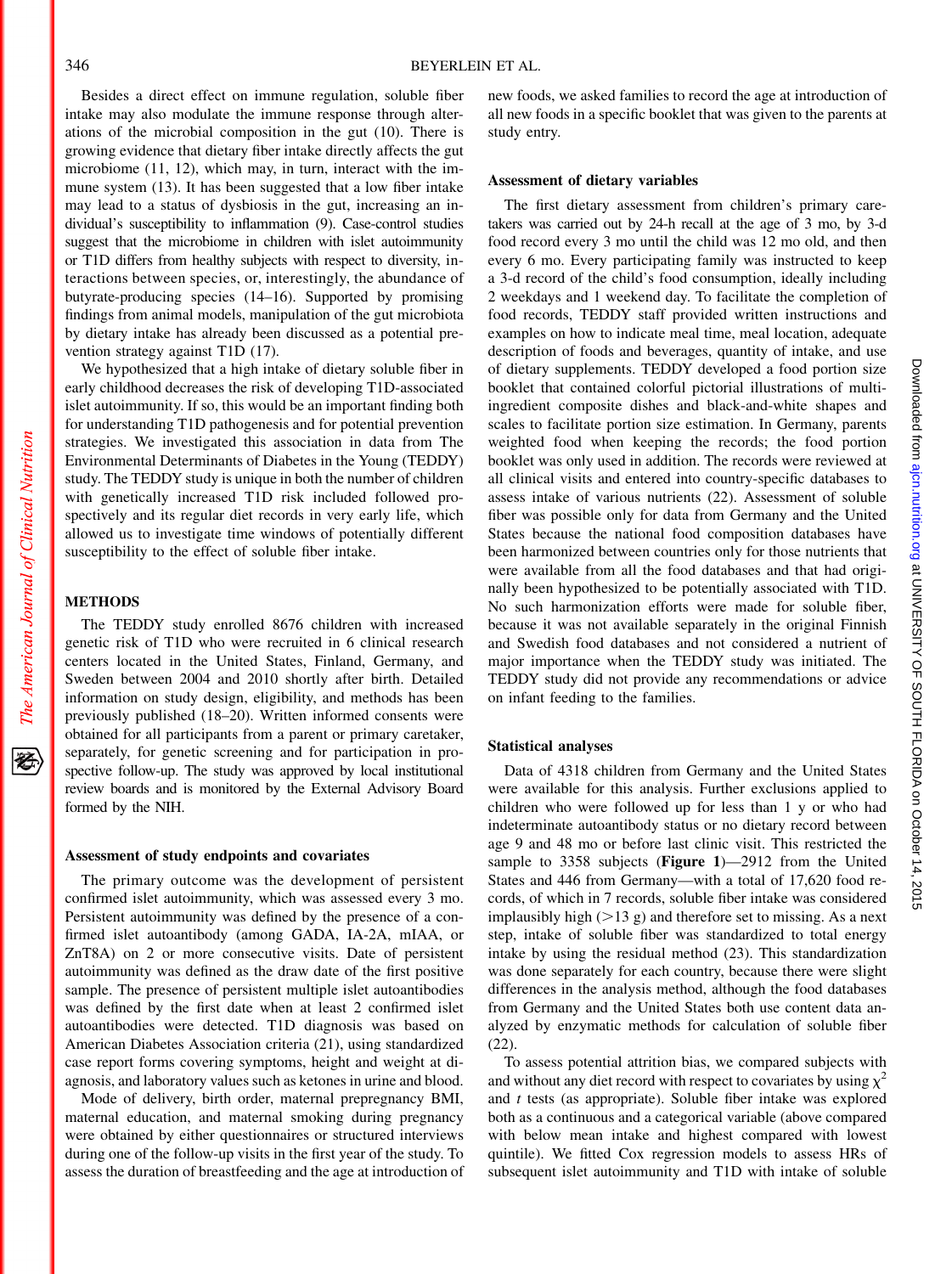

FIGURE 1 Flowchart of children included and excluded. H leukocyte antigen; TEDDY, The Environmental Determinants of the Young.

fiber at age 12 mo and during the first 2 y of life as predictors. Intake at age 12 mo was defined based on the 12-mo record, if available, or on the 9-mo record otherwise, leaving out subjects who dropped out or developed the respective outcome before age 12 mo. Intake in the first 2 y was defined as mean intake from 9 to 24 mo, and subjects who dropped out or developed the respective outcome before age 24 mo were left out of this analysis. Children with missing values of soluble fiber intake in the respective time intervals were also excluded. We further assessed "short-term" associations (3/6 mo) with islet autoimmunity or T1D by using time-varying covariates of fiber intake at age 9–48 mo according to the counting process method (24). Risk periods were taken as the time between food record collections at consecutive visits with a scheduled dietary assessment where subjects were still deemed at risk of islet autoimmunity seroconversion, meaning that events after age 54 mo did not contribute to the short-term analysis. This calculation was based

| `T<br>.<br>э. |  |
|---------------|--|
|---------------|--|

The American Journal of Clinical Nutrition

移

| Characteristics of the data analyzed <sup>1</sup> |  |  |  |  |
|---------------------------------------------------|--|--|--|--|
|---------------------------------------------------|--|--|--|--|

| $r: n = 0.55$             |                                                                                                                                 |
|---------------------------|---------------------------------------------------------------------------------------------------------------------------------|
|                           | the time of the diet record (as appropriate). Interaction terms of                                                              |
| $is: n=44$                | the respective predictor variables with time and country were                                                                   |
| $s: n=186$                | calculated to check the proportional hazards assumption and                                                                     |
|                           | homogeneity of the association between countries for each                                                                       |
| record                    | model. In sensitivity analyses, we assessed associations in 1353                                                                |
|                           | HLA-DR3/4 genotype carriers, in 497 children with a first-                                                                      |
|                           | degree relative with T1D, in 182 children with T1D mothers,                                                                     |
|                           | and with respect to total fiber intake.                                                                                         |
| ILA, human<br>Diabetes in | For all analyses, the significance level was set to 0.05. All<br>calculations were carried out with SAS 9.3 (SAS Institute) and |
|                           | R 3.0.2 (http://cran.r-project.org).                                                                                            |
|                           |                                                                                                                                 |

on real time points of the respective food records or, if a record was missing, on its scheduled time point. Models were adjusted for the potential confounders of sex (female/male), country, human leukocyte antigen (HLA) genotype (HLA-DR3/4 genotype compared with other) and having a first-degree relative with T1D (yes/no), and also birth order (first child in the family, yes/no), maternal prepregnancy BMI, delivery mode (caesarian section, yes/no), maternal smoking in pregnancy (yes/no), maternal education (high school or lower/more than high school), and duration of exclusive breastfeeding or breastfeeding status at

# RESULTS

Median (IQR) follow-up time of the data analyzed was 5.0 (3.8–6.5) y (as of 31 July 2014). In total, 242 children (7.2%) had developed any islet autoantibody during follow-up at a median age of 2.3  $(1.3-3.7)$  y. In 151 children  $(4.5%)$  multiple islet autoantibodies were detected at a median age of 2.7 (1.6–4.0) y, and 71 subjects (2.1%) had been diagnosed with T1D at a median age of 3.6 (2.0–4.9) y. The event rates and the proportion of first-degree relatives were higher in Germany than in the United States, whereas both countries were relatively similar with respect to other variables (Table 1). Children in Germany were more likely to have a first-degree relative with T1D due to slightly different recruitment strategies between countries.

For a total energy intake of 1000 kcal, mean standardized intake of soluble fiber was 2.8 g (total fiber: 8.9 g), with a lowest quintile of  $\leq$ 1.8 g (total fiber:  $\leq$ 5.5 g) and a highest quintile of  $>3.3$  g (total fiber:  $>10.7$  g). Standardized values of soluble

| Variable                                          | United States $(n = 2912)$ | Germany ( $n = 446$ ) |  |
|---------------------------------------------------|----------------------------|-----------------------|--|
| Duration of follow-up, y                          | 5.0 $(4.0-6.5)^2$          | $5.0(3.5-7.0)$        |  |
| Maternal prepregnancy BMI, kg/m <sup>2</sup>      | $24.0(21.4 - 28.3)$        | $23.1(20.8-26.4)$     |  |
| Developed any islet autoantibodies, $n$ (%)       | 198(6.8)                   | 44 (9.9)              |  |
| Developed multiple islet autoantibodies, $n$ (%)  | 118(4.1)                   | 33(7.4)               |  |
| Developed T1D, $n$ $(\%)$                         | 52 (1.8)                   | 19(4.3)               |  |
| Male child, $n$ $(\%)$                            | 1418 (48.7)                | 214(48.0)             |  |
| HLA-DR3/DR4 genotype, $n$ (%)                     | 1184 (40.7)                | 169(37.9)             |  |
| Having a first-degree relative with T1D, $n$ (%)  | 326 (11.2)                 | 171(38.3)             |  |
| Maternal T1D, $n$ (%)                             | 101(3.5)                   | 81 (18.2)             |  |
| First child in the family, $n(\%)$                | 1202 (42.0)                | 219 (50.9)            |  |
| Born by cesarean delivery, $n(\%)$                | 1072 (36.8)                | 158 (35.4)            |  |
| Maternal smoking in pregnancy, $n$ (%)            | 256(8.9)                   | 69(15.5)              |  |
| Maternal education less than high school, $n(\%)$ | 391 (13.6)                 | 45(10.5)              |  |
| Child was never breastfed, $n$ (%)                | 155(5.3)                   | 12(2.7)               |  |

<sup>1</sup>HLA, human leukocyte antigen; T1D, type 1 diabetes.

<sup>2</sup>Median; IQR in parentheses (all such values).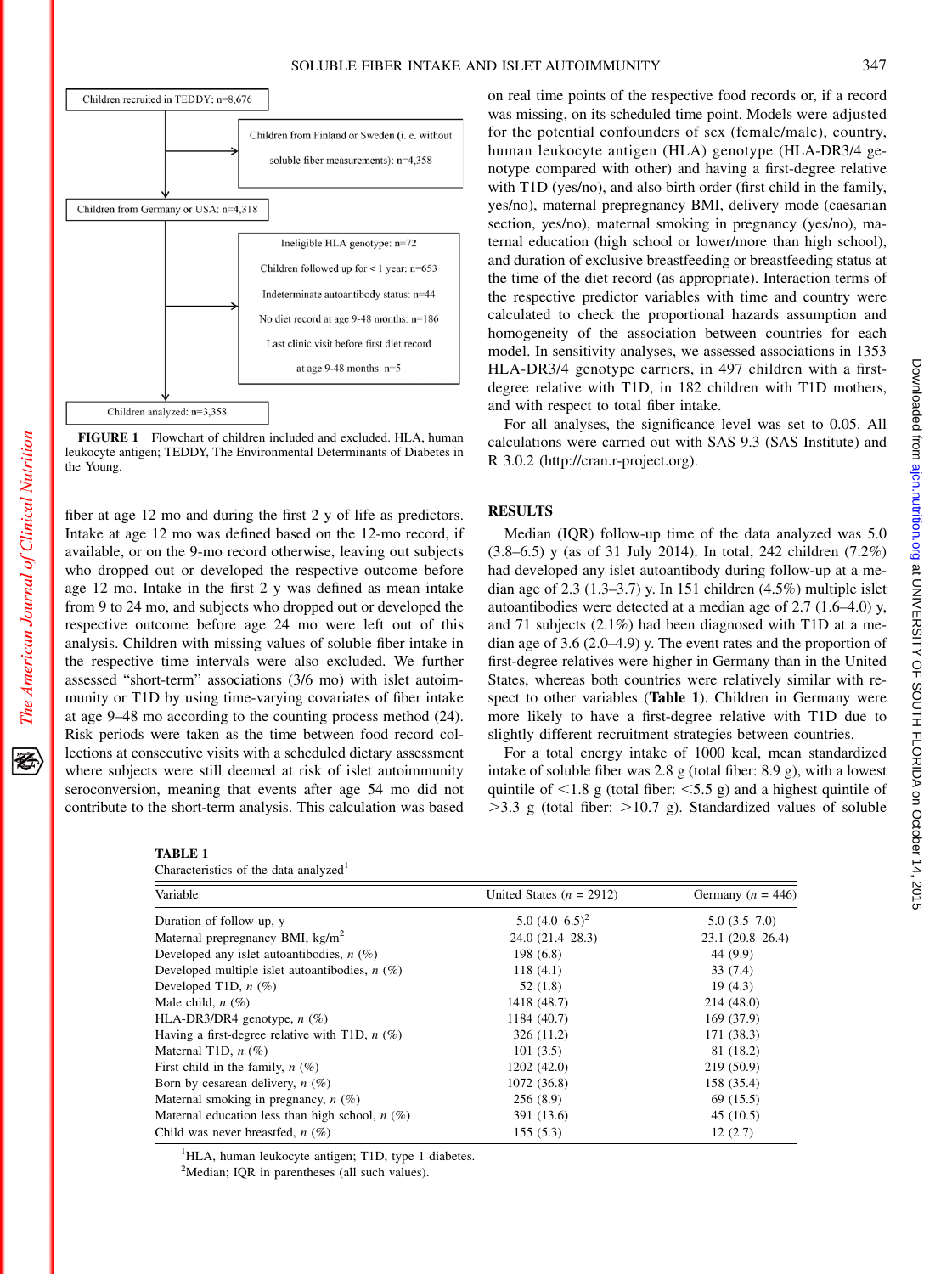

FIGURE 2 Boxplots of soluble fiber intake, total energy intake from food items, and soluble fiber intake standardized to an energy intake of 1000 kcal by diet record visit ( $n = 3358$  subjects). Standardized values of soluble fiber intake were not statistically significantly associated with age (Pearson's  $r = -0.01$ ,  $P = 0.12$ .

fiber intake were not associated with age (Figure 2; Pearson's  $r = -0.01$ ,  $P = 0.12$ ). Children without any food record were more likely to have a mother with lower education (30.5% compared with 13.2%,  $P < 0.01$ ) and younger age (29.1 compared with 30.9 y,  $P < 0.01$ ) but did not differ significantly from children with at least one food record with respect to sex, having a firstdegree relative with T1D, birth order, maternal prepregnancy BMI, delivery mode, and duration of exclusive breastfeeding.

There were no statistically significant associations observed between a high intake of soluble fiber and islet autoimmunity (Tables 2 and 3). For example, the adjusted HRs (95% CIs) for high intake at age 12 mo were 0.90 (0.55, 1.45) (highest compared with lowest quintile) for development of any islet autoantibodies and 1.20 (0.69, 2.11) for development of multiple islet autoantibodies, respectively. Accordingly, there were also no statistically significant associations found between islet autoimmunity development and soluble fiber intake at age 12 mo as a continuous variable, with adjusted HRs of 0.96 (0.86, 1.08)/1.05 (0.91, 1.19) for single/multiple islet autoantibodies per gram intake, respectively.

Soluble fiber intake during the first 2 y of life was also not associated with reduced islet autoimmunity risk. Soluble fiber intake in the highest compared with the lowest quintile in the first 2 y of life even seemed to be associated with an increased risk of development of any islet autoantibodies [adjusted HR: 2.04 (1.07, 3.88)], with statistically significant differences between countries [adjusted HR in the United States: 3.34 (1.50, 7.41); in Germany: 0.31 (0.07, 1.33)], but no such association was observed for multiple islet autoantibodies [adjusted HR overall: 1.17 (0.60, 2.28); United States: 1.72 (0.78, 3.78); Germany: 0.24 (0.04, 1.29)].

No significant associations were found in analyses with timevarying covariates assessing short-term associations between soluble fiber intake and islet autoimmunity, with adjusted HRs of 0.85 (0.51, 1.42)/0.74 (0.41, 1.34) for intake in the highest compared with the lowest quintile and development of single/ multiple islet autoantibodies, for example.

# TABLE 2

The American Journal of Clinical Nutrition

资

Development of any persistent autoantibodies according to intake of soluble fiber at age 12 mo only, mean intake at age 9– 24 mo, and with respect to short-term associations at age 9–48 mo modeled by time-varying covariates1

|                                                     | Intake at age<br>$12 \text{ mo}$ | Mean intake at age<br>$9-24$ mo  | Short-term associations<br>at age $9-48$ mo |
|-----------------------------------------------------|----------------------------------|----------------------------------|---------------------------------------------|
| Subjects with outcome/at risk, $n$                  | 207/3252                         | 140/2843                         | 155/3326                                    |
| Soluble fiber intake as continuous variable, per g  |                                  |                                  |                                             |
| Basic model                                         | $0.98(0.88, 1.09)^2$             | 1.16(0.98, 1.38)                 | 0.95(0.84, 1.08)                            |
| Fully adjusted model <sup>3</sup>                   | 0.96(0.86, 1.08)                 | 1.14(0.96, 1.37)                 | 0.93(0.81, 1.07)                            |
| Above vs. below average intake of soluble fiber     |                                  |                                  |                                             |
| Basic model                                         | 1.07(0.81, 1.41)                 | 1.14(0.81, 1.60)                 | 0.99(0.72, 1.37)                            |
| Fully adjusted model <sup>3</sup>                   | 1.04(0.78, 1.39)                 | 1.17(0.82, 1.67)                 | 0.94(0.68, 1.32)                            |
| Highest vs. lowest quintile of soluble fiber intake |                                  |                                  |                                             |
| Basic model                                         | 0.92(0.58, 1.48)                 | $2.02$ $(1.10, 3.72)^4$          | 0.87(0.53, 1.45)                            |
| Fully adjusted model <sup>3</sup>                   | 0.90(0.55, 1.45)                 | $2.04$ (1.07, 3.88) <sup>4</sup> | 0.85(0.51, 1.42)                            |

<sup>1</sup>The number of subjects with outcome/at risk differs between models because of different exposure periods. Models were adjusted for sex, human leukocyte antigen–DR3/DR4 status, country, and having a first-degree relative with type 1 diabetes. <sup>2</sup>  ${}^{2}$ HR; 95% CI in parentheses (all such values).

3 Additionally adjusted for birth order, maternal BMI, delivery mode, maternal smoking in pregnancy, maternal education, and duration of exclusive breastfeeding or breastfeeding status at the time of the diet record (as appropriate).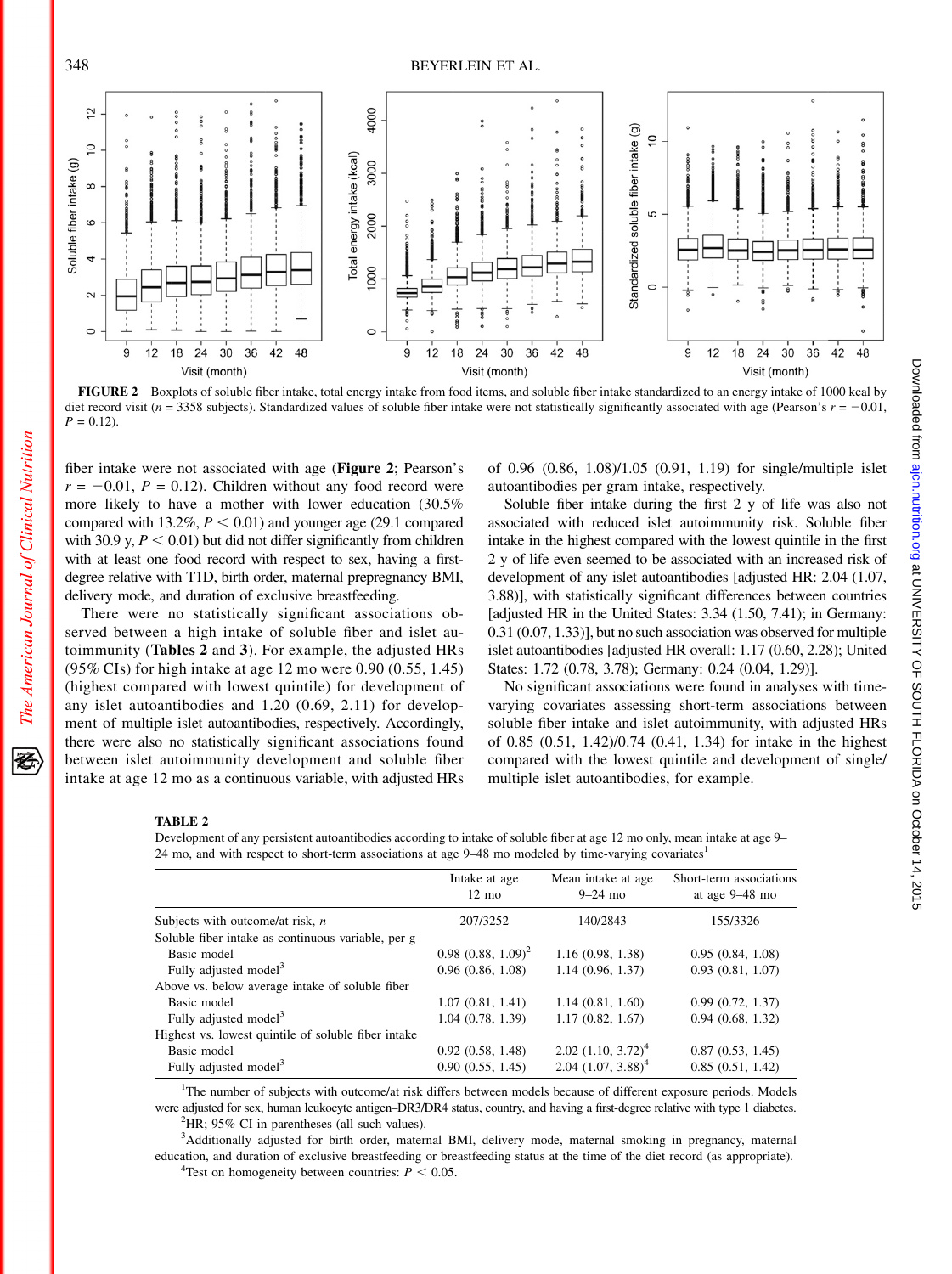### TABLE 3

Development of multiple persistent autoantibodies according to intake of soluble fiber at age 12 mo only, mean intake at age 9–24 mo, and with respect to short-term associations at age 9–48 mo modeled by time-varying covariates<sup>1</sup>

|                                                     | Intake at age<br>$12 \text{ mo}$ | Mean intake at<br>age $9-24$ mo | Short-term associations at<br>age $9-48$ mo |
|-----------------------------------------------------|----------------------------------|---------------------------------|---------------------------------------------|
| Subjects with outcome/at risk, $n$                  | 142/3278                         | 99/2889                         | 98/3326                                     |
| Soluble fiber intake as continuous variable, per g  |                                  |                                 |                                             |
| Basic model                                         | $1.05$ $(0.92, 1.19)^2$          | 1.13 $(0.92, 1.39)^3$           | 0.92(0.78, 1.09)                            |
| Fully adjusted model <sup>4</sup>                   | 1.05(0.91, 1.19)                 | 1.14 $(0.92, 1.42)^3$           | 0.92(0.78, 1.09)                            |
| Above vs. below average intake of soluble fiber     |                                  |                                 |                                             |
| Basic model                                         | 1.25(0.89, 1.76)                 | 1.31(0.88, 1.97)                | 1.03(0.69, 1.53)                            |
| Fully adjusted model <sup>4</sup>                   | 1.23(0.87, 1.74)                 | 1.30(0.85, 1.98)                | 1.03(0.69, 1.54)                            |
| Highest vs. lowest quintile of soluble fiber intake |                                  |                                 |                                             |
| Basic model                                         | 1.22(0.71, 2.11)                 | 1.18(0.62, 2.23)                | 0.76(0.42, 1.37)                            |
| Fully adjusted model <sup>4</sup>                   | 1.20(0.69, 2.11)                 | 1.17(0.60, 2.28)                | 0.74(0.41, 1.34)                            |

<sup>1</sup>The number of subjects with outcome/at risk differs between models because of different exposure periods. Models were adjusted for sex, human leukocyte antigen-DR3/DR4 status, country, and having a first-degree relative with type 1 diabetes.  ${}^{2}$ HR; 95% CI in parentheses (all such values).

<sup>3</sup>Test on homogeneity between countries:  $P < 0.05$ . % refers to nonmissing values.<br><sup>4</sup>Additionally adjusted for high order maternal BML delivery mode, maternal s

Additionally adjusted for birth order, maternal BMI, delivery mode, maternal smoking in pregnancy, maternal education, and duration of exclusive breastfeeding or breastfeeding status at the time of the diet record (as appropriate).

With respect to T1D outcome, no statistically significant associations were observed for intake at age 12 mo, during the first 2 y of life, or for short-term associations (Table 4).

The assumptions of proportional hazards and homogeneity between countries were in most cases not rejected. There were no statistically significant associations in subgroups defined by HLA-DR3/4 genotype carriers or subjects with first-degree relatives or mothers with T1D or between total fiber intake and islet autoimmunity or T1D (data not shown).

#### DISCUSSION

These results indicate that greater intake of soluble dietary fiber does not protect against the development of islet autoimmunity or T1D in early life, irrespective of whether soluble fiber intake is analyzed as a continuous or categorical variable, the temporal context of intake (age 12 mo/first 2 y of life or short-term associations), and HLA genotype risk. The potentially increased risk of islet autoimmunity by high soluble fiber intake in the first 2 y of life is likely to be a chance finding, because it was different between countries and could not be confirmed for multiple islet autoantibody development. There were also no protective associations observed with respect to intake of total fiber.

Given our results, a direct effect of fiber intake deficiency on inflammatory response seems doubtful as a potential cause of T1D. Furthermore, because fiber intake is assumed to have a major effect on the gut microbiome, these findings seem to challenge the hypothesis that diet-related alterations in the microbiome induce a modulated immune response, which could be relevant for T1D pathogenesis. Specifically, the lack of associations between soluble fiber intake and islet autoimmunity in our data indicates that the proposed mechanism of impaired production of short-chain fatty acids as a cause of immune

# TABLE 4

Development of type 1 diabetes according to intake of soluble fiber at age 12 mo only, mean intake at age 9–24 mo, and with respect to short-term associations at age 9–48 mo modeled by time-varying covariates<sup>1</sup>

|                                                     | Intake at age<br>$12 \text{ mo}$ | Mean intake at<br>age $9-24$ mo | Short-term associations at<br>age $9-48$ mo |
|-----------------------------------------------------|----------------------------------|---------------------------------|---------------------------------------------|
| Subjects with outcome/at risk, $n$                  | 70/3330                          | 53/2986                         | 32/3358                                     |
| Soluble fiber intake as continuous variable, per g  |                                  |                                 |                                             |
| Basic model                                         | $1.03$ $(0.86, 1.24)^2$          | 0.98(0.73, 1.32)                | 1.07(0.82, 1.39)                            |
| Fully adjusted model <sup>3</sup>                   | 0.98(0.80, 1.19)                 | 0.83(0.60, 1.14)                | 0.99(0.74, 1.31)                            |
| Above vs. below average intake of soluble fiber     |                                  |                                 |                                             |
| Basic model                                         | $-4$                             | 1.35(0.78, 2.34)                | 1.11(0.55, 2.25)                            |
| Fully adjusted model <sup>3</sup>                   | $-4$                             | 1.22(0.70, 2.13)                | 0.91(0.44, 1.89)                            |
| Highest vs. lowest quintile of soluble fiber intake |                                  |                                 |                                             |
| Basic model                                         | 1.41(0.66, 3.01)                 | 0.78(0.34, 1.81)                | 1.15(0.38, 3.42)                            |
| Fully adjusted model <sup>3</sup>                   | 1.24(0.57, 2.70)                 | 0.61(0.25, 1.48)                | 0.80(0.26, 2.51)                            |

<sup>1</sup>The number of subjects with outcome/at risk differs between models because of different exposure periods. Models were adjusted for sex, human leukocyte antigen–DR3/DR4 status, country, and having a first-degree relative with type 1 diabetes.  ${}^{2}$ HR; 95% CI in parentheses (all such values).

3 Additionally adjusted for birth order, maternal BMI, delivery mode, maternal smoking in pregnancy, maternal education, and duration of exclusive breastfeeding or breastfeeding status at the time of the diet record (as appropriate)

经

Downloaded from ajcn.nutrition.org at UNIVERSITY OF SOUTH FLORIDA on October 14, 2015 Downloaded trom and university OF SOUTH HLODIDA OF SOUTH HLORIDA or October 14, 2015

<sup>&</sup>lt;sup>4</sup>Test on violation of proportional hazards assumption:  $P < 0.05$ .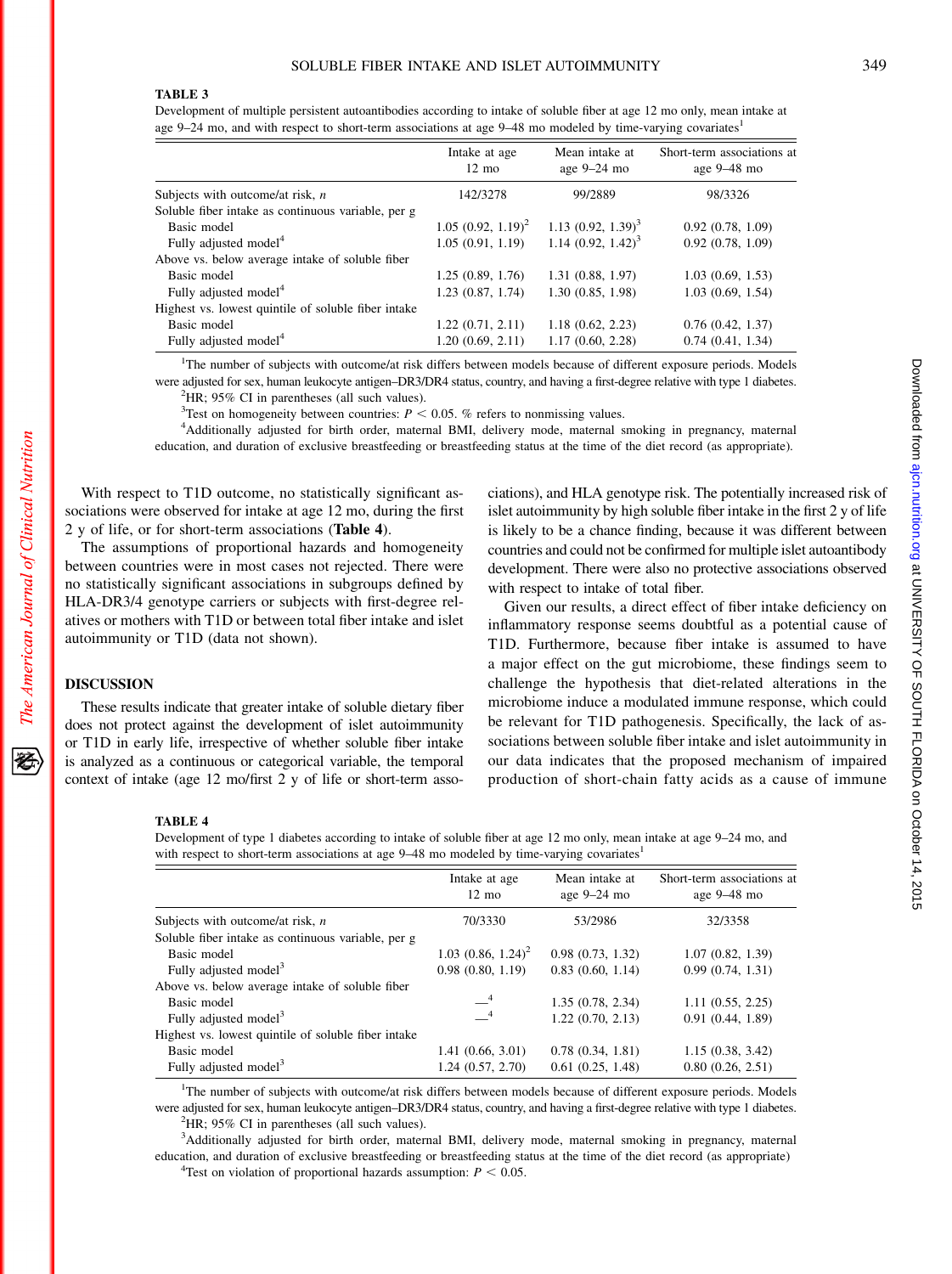dysregulation and inflammation appears questionable. There may certainly be other genetic or environmental factors influencing the microbiome in a way that increases T1D risk (25), but dietary fiber intake in early life appears unlikely to play a large role in the pathway and therefore not suitable for prevention strategies.

The calculation of nutrients in the TEDDY study is based on established and up-to-date food databases from each country, and the validity of fiber assessment by food records is likely to be high (26). Furthermore, the fiber intake estimates were comparable to those from other studies on young children (27, 28) and stable over children's age if corrected for total energy intake. Unfortunately, we had to exclude the observations from Finland and Sweden from this analysis because the food databases from these countries did not allow an assessment of soluble fiber intake. However, the analysis of the data from Germany and the United States only was still based on a considerable sample size, with more than 17,000 diet records at age 9–48 mo from more than 3300 children. Attrition bias seems unlikely: although children without any diet records were more likely to have younger and lower educated mothers, their proportion appeared negligible, with only 6.5%.

A current study limitation is the relatively short follow-up time. Although most cases of T1D would not yet be apparent in this data set, most incident cases of islet autoimmunity are known to occur in the first 2 y of life (29). Therefore, although our analyses do not suggest an association of soluble fiber intake with islet autoimmunity, the relation between soluble fiber intake and progression of islet autoimmunity to clinical T1D has not been analyzed here and must be updated in the future based on continued observations in the TEDDY cohort.

In summary, this study found no evidence for a protective effect of high dietary soluble fiber intake on T1D-related islet autoimmunity. It is unlikely that encouraging high soluble fiber intake would be a quality prevention strategy.

#### The TEDDY Study Group is listed in Appendix A.

The authors' responsibilities were as follows—AB: analyzed the data and wrote the first and final draft of the manuscript; XL, UMU, A-GZ, and SH: contributed to the interpretation of the results and to subsequent drafts of the manuscript; MH, JMN, KF, SMV, OS, AL, WH, and BA: reviewed the manuscript and contributed to subsequent drafts; and MJR, J-XS, OS, AL, WH, BA, A-GZ, and JPK: designed the study. The authors declared no conflicts of interest related to this study.

#### REFERENCES

- 1. Patterson CC, Dahlquist GG, Gyurus E, Green A, Soltesz G, EURODIAB Study Group. Incidence trends for childhood type 1 diabetes in Europe during 1989–2003 and predicted new cases 2005–20: a multicentre prospective registration study. Lancet 2009;373:2027–33.
- 2. Soltesz G, Patterson CC, Dahlquist G, EURODIAB Study Group. Worldwide childhood type 1 diabetes incidence—what can we learn from epidemiology? Pediatr Diabetes 2007;8(Suppl 6):6–14.
- 3. Kearney J. Food consumption trends and drivers. Philos Trans R Soc Lond B Biol Sci 2010;365(1554):2793–807.
- 4. Cordain L, Eaton SB, Sebastian A, Mann N, Lindeberg S, Watkins BA, O'Keefe JH, Brand-Miller J. Origins and evolution of the Western diet: health implications for the 21st century. Am J Clin Nutr 2005;81:341–54.
- 5. Moayyedi P, Quigley EM, Lacy BE, Lembo AJ, Saito YA, Schiller LR, Soffer EE, Spiegel BM, Ford AC. The effect of fiber supplementation on irritable bowel syndrome: a systematic review and meta-analysis. Am J Gastroenterol 2014;109:1367–74.
- 6. Ananthakrishnan AN, Khalili H, Konijeti GG, Higuchi LM, de Silva P, Korzenik JR, Fuchs CS, Willett WC, Richter JM, Chan AT. A prospective study of long-term intake of dietary fiber and risk of Crohn's disease and ulcerative colitis. Gastroenterology 2013;145:970–7.
- 7. Bingham SA, Day NE, Luben R, Ferrari P, Slimani N, Norat T, Clavel-Chapelon F, Kesse E, Nieters A, Boeing H, et al. Dietary fibre in food and protection against colorectal cancer in the European Prospective Investigation into Cancer and Nutrition (EPIC): an observational study. Lancet 2003;361:1496–501.
- 8. Tedelind S, Westberg F, Kjerrulf M, Vidal A. Anti-inflammatory properties of the short-chain fatty acids acetate and propionate: a study with relevance to inflammatory bowel disease. World J Gastroenterol 2007;13:2826–32.
- 9. Maslowski KM, Mackay CR. Diet, gut microbiota and immune responses. Nat Immunol 2011;12:5–9.
- 10. Kuo SM. The interplay between fiber and the intestinal microbiome in the inflammatory response. Adv Nutr 2013;4:16–28.
- 11. Hamaker BR, Tuncil YE. A perspective on the complexity of dietary fiber structures and their potential effect on the gut microbiota. J Mol Biol 2014;426:3838–50.
- 12. De Filippo C, Cavalieri D, Di Paola M, Ramazzotti M, Poullet JB, Massart S, Collini S, Pieraccini G, Lionetti P. Impact of diet in shaping gut microbiota revealed by a comparative study in children from Europe and rural Africa. Proc Natl Acad Sci USA 2010;107:14691–6.
- 13. Nicholson JK, Holmes E, Kinross J, Burcelin R, Gibson G, Jia W, Pettersson S. Host-gut microbiota metabolic interactions. Science 2012;336:1262–7.
- 14. Endesfelder D, zu Castell W, Ardissone A, Davis-Richardson AG, Achenbach P, Hagen M, Pflueger M, Gano KA, Fagen JR, Drew JC, et al. Compromised gut microbiota networks in children with anti-islet cell autoimmunity. Diabetes 2014;63:2006–14.
- 15. Murri M, Leiva I, Gomez-Zumaquero JM, Tinahones FJ, Cardona F, Soriguer F, Queipo-Ortuno MI. Gut microbiota in children with type 1 diabetes differs from that in healthy children: a case-control study. BMC Med 2013;11:46.
- 16. de Goffau MC, Fuentes S, van den Bogert B, Honkanen H, de Vos WM, Welling GW, Hyoty H, Harmsen HJ. Aberrant gut microbiota composition at the onset of type 1 diabetes in young children. Diabetologia 2014;57:1569–77.
- 17. Nielsen DS, Krych L, Buschard K, Hansen CH, Hansen AK. Beyond genetics: influence of dietary factors and gut microbiota on type 1 diabetes. FEBS Lett 2014;588:4234–43.
- 18. Teddy Study Group. The Environmental Determinants of Diabetes in the Young (TEDDY) study: study design. Pediatr Diabetes 2007;8:286–98.
- 19. Teddy Study Group. The Environmental Determinants of Diabetes in the Young (TEDDY) study. Ann N Y Acad Sci 2008;1150:1–13.
- 20. Hagopian WA, Erlich H, Lernmark A, Rewers M, Ziegler AG, Simell O, Akolkar B, Vogt R Jr., Blair A, Ilonen J, et al. The Environmental Determinants of Diabetes in the Young (TEDDY): genetic criteria and international diabetes risk screening of 421 000 infants. Pediatr Diabetes 2011;12:733–43.
- 21. American Diabetes Association. Executive summary: standards of medical care in diabetes—2011. Diabetes Care 2011;34(Suppl 1):S4–10.
- 22. Uusitalo U, Kronberg-Kippila C, Aronsson CA, Schakel S, Schoen S, Mattisson I, Reinivuo H, Silvis K, Sichert-Hellert W, Stevens M, et al. Food composition database harmonization for between-country comparisons of nutrient data in the TEDDY study. J Food Compost Anal 2011;24:494–505.
- 23. Willett WC, Howe GR, Kushi LH. Adjustment for total energy intake in epidemiologic studies. Am J Clin Nutr 1997;65(Suppl):1220S–8S; discussion 9S–31S.
- 24. Singer JD, Willett JB. Applied longitudinal data analysis: modeling change and event occurrence. Oxford (United Kingdom): Oxford University Press; 2003.
- 25. Dunne JL, Triplett EW, Gevers D, Xavier R, Insel R, Danska J, Atkinson MA. The intestinal microbiome in type 1 diabetes. Clin Exp Immunol 2014;177:30–7.
- 26. Bingham SA, Gill C, Welch A, Cassidy A, Runswick SA, Oakes S, Lubin R, Thurnham DI, Key TJ, Roe L, et al. Validation of dietary assessment methods in the UK arm of EPIC using weighed records, and 24-hour urinary nitrogen and potassium and serum vitamin C and carotenoids as biomarkers. Int J Epidemiol 1997;26(Suppl 1):S137–51.
- 27. Kranz S, Brauchla M, Slavin JL, Miller KB. What do we know about dietary fiber intake in children and health? The effects of fiber intake on constipation, obesity, and diabetes in children. Adv Nutr 2012;3:47–53.
- 28. Alexy U, Kersting M, Sichert-Hellert W. Evaluation of dietary fibre intake from infancy to adolescence against various references—results of the DONALD Study. Eur J Clin Nutr 2006;60:909–14.
- 29. Ziegler AG, Bonifacio E, Babydiab-Babydiet Study Group. Agerelated islet autoantibody incidence in offspring of patients with type 1 diabetes. Diabetologia 2012;55:1937–43.

The American Journal of Clinical Nutrition

豾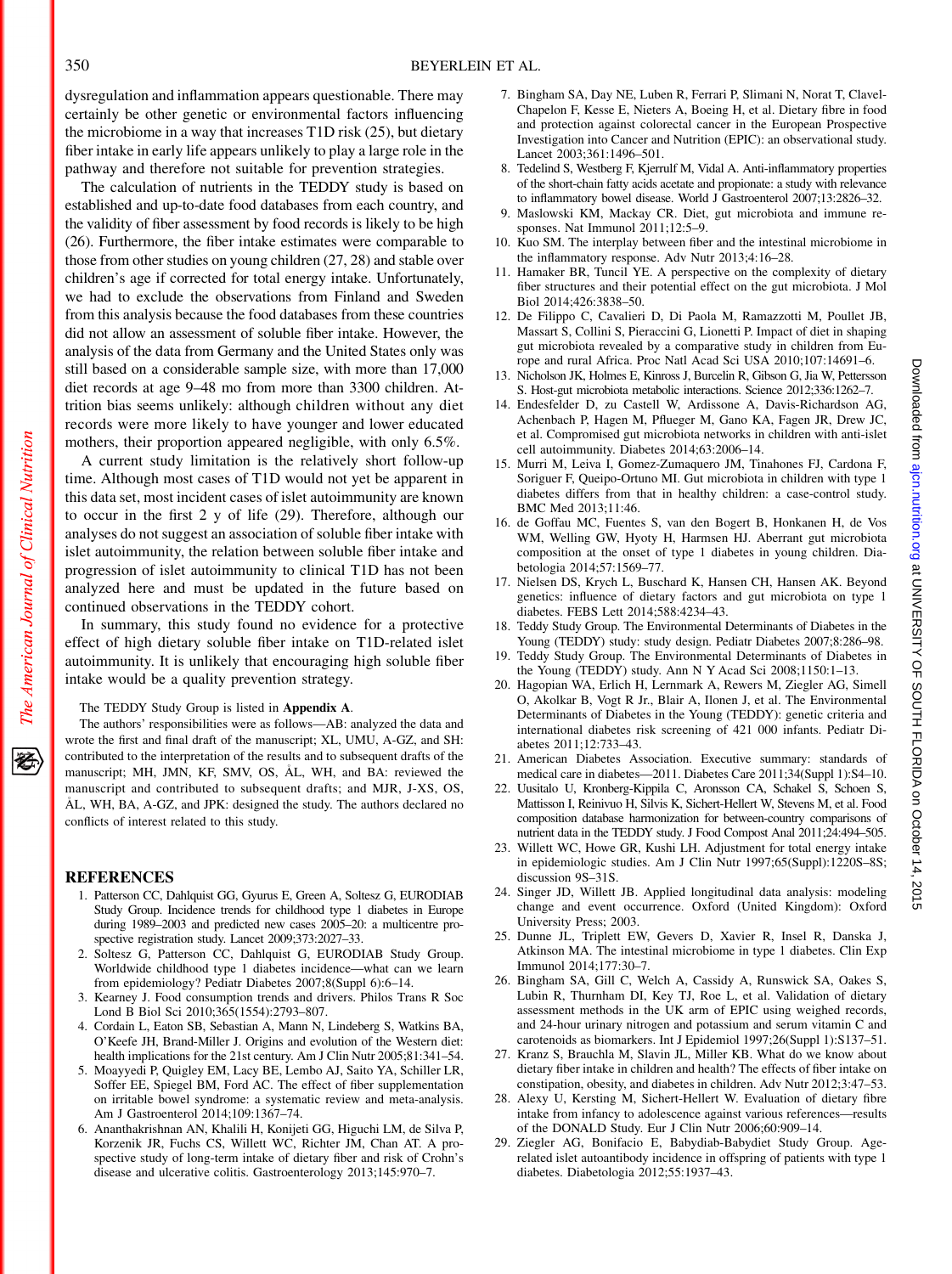# APPENDIX A

Committees: <sup>1</sup>Ancillary Studies, <sup>2</sup>Diet, <sup>3</sup>Genetics, <sup>4</sup>Human Subjects/Publicity/Publications, <sup>5</sup>Immune Markers, <sup>6</sup>Infectious Agents, <sup>7</sup>Laboratory Implementation, <sup>8</sup>Maternal Studies, <sup>9</sup>Psychosocial, <sup>10</sup>Quality Assurance, <sup>11</sup>Steering, <sup>12</sup>Study Coordinators, 13Celiac Disease, 14Clinical Implementation, and 15Quality Assurance Subcommittee on Data Quality.

Colorado Clinical Center: Marian Rewers (principal investigator),<sup>1,4,5,6,10,11</sup> Kimberly Bautista,<sup>12</sup> Judith Baxter,<sup>5,10,12,15</sup> Ruth Bedoy,<sup>2</sup> Daniel Felipe-Morales, Brigitte Frohnert, Patricia Gesualdo,<sup>2,6,12,14,15</sup> Michelle Hoffman,<sup>12,13,14</sup> Rachel Karban,<sup>12</sup> Edwin Liu,<sup>13</sup> Jill Norris,<sup>2,3,12</sup> Adela Samper-Imaz, Andrea Steck,<sup>3,14</sup> Kathleen Waugh,  $6,7,12,15$  and Hali Wright<sup>12</sup> [University of Colorado, Anschutz Medical Campus, Barbara Davis Center for Childhood Diabetes]

Georgia/Florida Clinical Center: Jin-Xiong She (principal investigator),<sup>1,3,4,11,†</sup> Desmond Schatz,\*<sup>4,5,7,8</sup> Diane Hopkins,<sup>12</sup> Leigh Steed,<sup>12,13,14,15</sup> Jamie Thomas,\*<sup>6,12</sup> Katherine Silvis,<sup>2</sup> Michael Haller,\*14 Meena Shankar,\*2 Eleni Sheehan,\* Melissa Gardiner, Richard McIndoe, Haitao Liu,<sup>†</sup> John Nechtman,<sup>†</sup> Ashok Sharma, Joshua Williams, Gabriela Foghis, and Stephen W Anderson<sup>‡</sup> [Medical College of Georgia, Georgia Regents University; \*University of Florida; <sup>†</sup>Jinfiniti Biosciences LLC, Augusta, GA; and <sup>‡</sup>Pediatric Endocrine Associates, Atlanta, GA]

Germany Clinical Center: Anette G Ziegler (principal investigator),<sup>1,3,4,11</sup> Andreas Beyerlein,<sup>2</sup> Ezio Bonifacio,\*<sup>5</sup> Michael Hummel,<sup>13</sup> Sandra Hummel,<sup>2</sup> Kristina Foterek,<sup>†2</sup> Mathilde Kersting,<sup>†2</sup> Annette Knopff,<sup>7</sup> Sibylle Koletzko,<sup>‡13</sup> Claudia Peplow,<sup>12</sup> Roswith Roth,<sup>9</sup> Joanna Stock,<sup>9,12</sup> Elisabeth Strauss,<sup>12</sup> Katharina Warncke, $14$  and Christiane Winkler<sup>2,12,15</sup> [Forschergruppe] Diabetes e.V. and Institute of Diabetes Research, Helmholtz Zentrum München, and Klinikum rechts der Isar, Technische Universität München; \*Center for Regenerative Therapies, TU Dresden; <sup>†</sup>Research Institute for Child Nutrition, Dortmund; and <sup>‡</sup>Dr. von Hauner Children's Hospital, Department of Gastroenterology, Ludwig Maximillians University Munich]

Finland Clinical Center: Jorma Toppari (principal investigator),<sup>†‡1,4,11,14</sup> Olli G Simell (principal investigator),<sup>†‡1,4,11,13</sup> Annika Adamsson,<sup>‡12</sup> Heikki Hyöty,\*<sup>||6</sup> Jorma Ilonen,<sup>†¶3</sup> Miia Kähönen,<sup>#</sup> Mikael Knip,\*<sup>||5</sup> Annika Koivu,<sup>†‡</sup> Mirva Koreasalo,\*<sup>||§2</sup> Kalle Kurppa,\* $||13$  Maria Lönnrot,\* $||6$  Elina Mäntymäki,<sup>†‡</sup> Katja Multasuo,  $\widehat{f}$  Juha Mykkänen,  $\widehat{f}^{\,\ddagger\,3}$  Tiina Niininen,  $\widehat{f}^{\,\parallel\,12}$  Mia Nyblom,  $\widehat{f}^{\,\parallel}$ Petra Rajala,<sup>‡</sup> Jenna Rautanen, <sup>§||</sup> Anne Riikonen, \*<sup>||</sup> Minna Romo,<sup> $\dagger$ ‡</sup> Satu Simell, $\ddagger$ <sup>||13</sup> Tuula Simell, Ville Simell, $\dagger$ <sup> $\dagger$ </sup><sup>13</sup> Maija Sjöberg,<sup>†‡12,14</sup> Aino Stenius,<sup>#12</sup> Eeva Varjonen,<sup>†‡12</sup> Riitta Veijola,<sup>#14</sup> Suvi M Virtanen,\* $|S^2|$  and Mari Åkerlund\* $|S|$  [<sup>†</sup>University of Turku, \*University of Tampere, # University of Oulu and Oulu University Hospital, <sup>‡</sup>Turku University Hospital, Hospital District of Southwest Finland, <sup>||</sup>Tampere University Hospital, <sup>§</sup>National Institute for Health and Welfare, and <sup>¶</sup>University of Kuopio]

Sweden Clinical Center: Åke Lernmark (principal investigator),<sup>1,3,4,5,6,8,10,11,15</sup> Daniel Agardh,<sup>13</sup> Carin Andrén Aronsson,<sup>2,13</sup> Maria Ask, Jenny Bremer, Ulla-Marie Carlsson, Corrado Cilio,<sup>5</sup> Camilla Ekstrand, Emelie Ericson-Hallström,<sup>2</sup> Lina Fransson, Thomas Gard, Joanna Gerardsson, Rasmus Håkansson, Monica Hansen, Gertie Hansson, <sup>12</sup> Susanne Hyberg, Fredrik Johansen, Berglind Jonasdottir, Linda Jonsson,

Helena Elding Larsson,<sup>6,14</sup> Barbro Lernmark, Maria Månsson-Martinez, Maria Markan, Theodosia Massadakis, Jessica Melin,<sup>12</sup> Zeliha Mestan, Kobra Rahmati, Anita Ramelius, Falastin Salami, Monica Sedig Järvirova, Sara Sibthorpe, Birgitta Sjöberg, Ulrica Swartling,<sup>9,12</sup> Erika Trulsson, Carina Törn,<sup>3,15</sup> Anne Wallin, Åsa Wimar,<sup>12,14</sup> and Sofie Åberg [Lund University]

Washington Clinical Center: William A Hagopian (principal investigator),<sup>1,3,4,5,6,7,11,13,14</sup> Xiang Yan, Michael Killian, $6,7,12,13$ Claire Cowen Crouch,<sup>12,14,15</sup> Jennifer Skidmore,<sup>2</sup> Stephen Ayres, Kayleen Dunson, Diana Heaney, Rachel Hervey, Corbin Johnson, Rachel Lyons, Arlene Meyer, Denise Mulenga, Emma Schulte, Elizabeth Scott, Joshua Stabbert, and John Willis [Pacific Northwest Diabetes Research Institute]

Pennsylvania Satellite Center: Dorothy Becker, Margaret Franciscus, MaryEllen Dalmagro-Elias Smith,<sup>2</sup> Ashi Daftary, Mary Beth Klein, and Chrystal Yates [Children's Hospital of Pittsburgh of University of Pittsburgh Medical Center]

Data Coordinating Center: Jeffrey P Krischer (principal investigator),<sup>1,4,5,10,11</sup> Michael Abbondondolo, Sarah Austin-Gonzalez, Rasheedah Brown,<sup>12,15</sup> Brant Burkhardt,<sup>5,6</sup> Martha Butterworth,<sup>2</sup> David Cuthbertson, Christopher Eberhard, Steven Fiske,<sup>9</sup> Dena Garcia, Veena Gowda, David Hadley,<sup>3,13</sup> Hye-Seung Lee,<sup>1,2,13,15</sup> Shu Liu, Xiang Liu,<sup>2,9,12</sup> Kristian Lynch,<sup>5,6,9,15</sup> Jamie Malloy, Cristina McCarthy,<sup>12,15</sup> Wendy McLeod,<sup>2,5,6,13,15</sup> Chris Shaffer, Laura Smith,<sup>9,12</sup> Susan Smith,<sup>12,15</sup> Roy Tamura,<sup>1,2,13</sup> Ulla Uusitalo,<sup>2,15</sup> Kendra Vehik,<sup>4,5,6,14,15</sup> Ponni Vijayakandipan, Keith Wood, and Jimin Yang<sup>2,15</sup> [University of South Florida]

Project Scientist: Beena Akolkar.<sup>1,3,4,5,6,7,10,11</sup> National Institutes of Diabetes and Digestive and Kidney Diseases.

Other Contributors: Kasia Bourcier,<sup>5</sup> National Institutes of Allergy and Infectious Diseases. Thomas Briese,<sup>6,15</sup> Columbia University. Suzanne Bennett Johnson,<sup>9,12</sup> Florida State University. Steve Oberste,<sup>6</sup> Centers for Disease Control and Prevention. Eric Triplett,<sup>6</sup> University of Florida.

Autoantibody Reference Laboratories: Liping Yu,<sup> $+5$ </sup> Dongmei Miao,<sup>†</sup> Polly Bingley,\*<sup>5</sup> Alistair Williams,\* Kyla Chandler,\* Saba Rokni,\* Joanna Boldison,\* Jacob Butterly,\* Gabriella Carreno,\* Claire Caygill,\* Ivey Geoghan,\* Anna Long,\* Molly Payne,\* James Pearson,\* Sophie Ridewood,\* and Rebecca Wyatt\* [<sup>†</sup>Barbara Davis Center for Childhood Diabetes, University of Colorado, Denver, and \*School of Clinical Sciences, University of Bristol, United Kingdom]

Cortisol Laboratory: Elisabeth Aardal Eriksson, Ing-Marie Lundgren, Ewa Lönn Karlsson, and Dzeneta Nezirevic Dernroth [Department of Clinical Chemistry, Linköping University Hospital, Linköping, Sweden]

Dietary Biomarkers Laboratory: Iris Erlund, $<sup>2</sup>$  Irma Salminen,</sup> Jouko Sundvall, Jaana Leiviskä, and Mari Lehtonen [National Institute for Health and Welfare, Helsinki, Finland]

HbA1c Laboratory: Randie R Little and Alethea L Tennill [Diabetes Diagnostic Laboratory, Department of Pathology, University of Missouri School of Medicine]

HLA Reference Laboratory: Henry Erlich,<sup>3</sup> Steven J Mack, and Anna Lisa Fear [Center for Genetics, Children's Hospital Oakland Research Institute]

Metabolomics Laboratory: Oliver Fiehn, Bill Wikoff, Brian Defelice, Dmitry Grapov, Tobias Kind, Mine Palazoglu, Luis Valdiviez, Benjamin Wancewicz, Gert Wohlgemuth, and Joyce Wong [UC Davis Metabolomics Center]

资